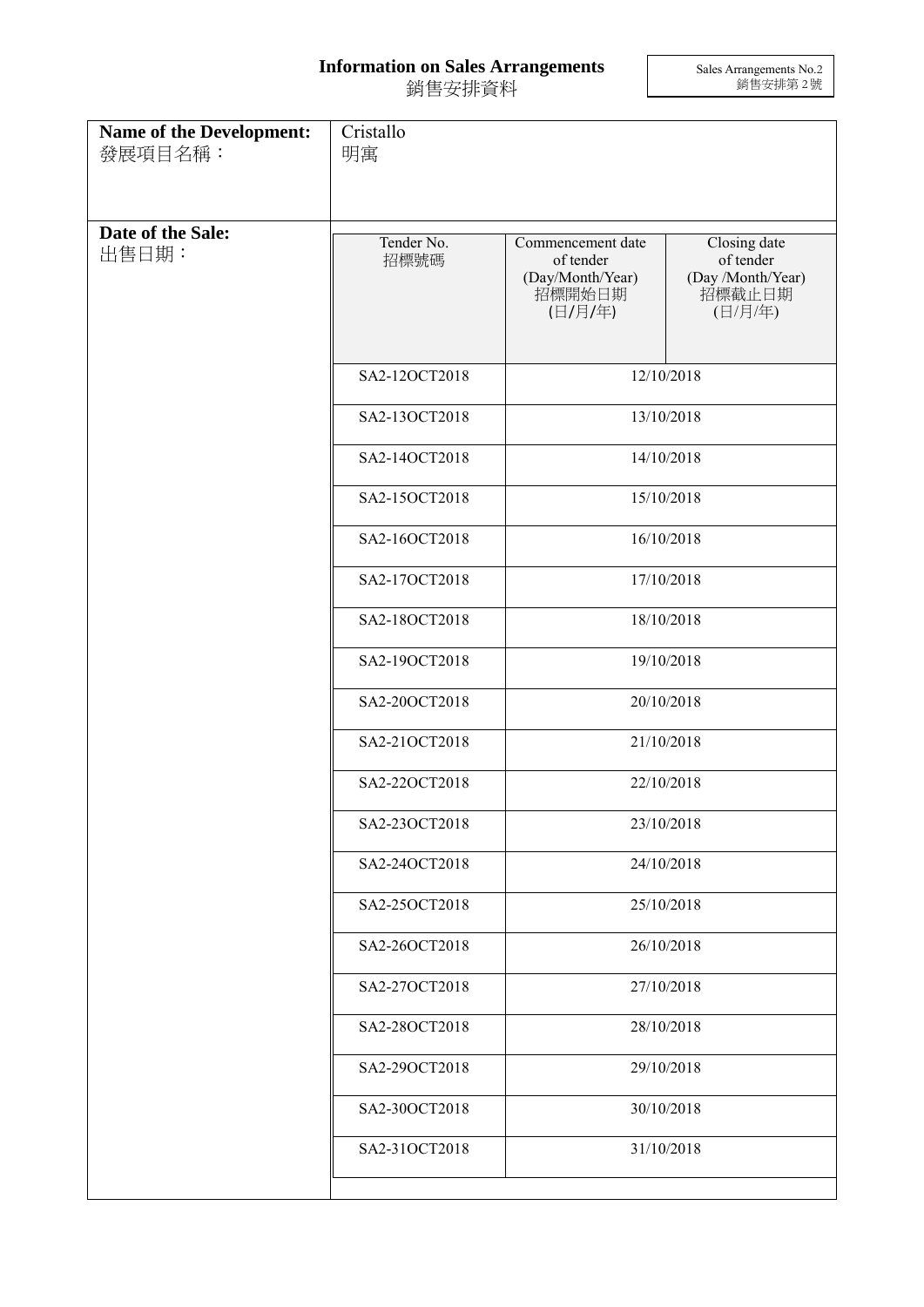| <b>Time of the Sale:</b>                                                                       |                                                                      |                              |                             |  |
|------------------------------------------------------------------------------------------------|----------------------------------------------------------------------|------------------------------|-----------------------------|--|
| 出售時間:                                                                                          | Tender No.                                                           | Commencement                 | Closing time                |  |
|                                                                                                | 招標號碼                                                                 | time of tender               | of tender                   |  |
|                                                                                                | SA2-12OCT2018                                                        | 招標開始時間<br>11:00 a.m. 上午 11 時 | 招標截止時間<br>12:00 noon 正午 12時 |  |
|                                                                                                | SA2-13OCT2018                                                        | 4:00 p.m. 下午4時               | 5:00 p.m. 下午5時              |  |
|                                                                                                | SA2-14OCT2018                                                        | 4:00 p.m. 下午4時               | 5:00 p.m. 下午5時              |  |
|                                                                                                | SA2-15OCT2018                                                        | 4:00 p.m. 下午4時               | 5:00 p.m. 下午5時              |  |
|                                                                                                | SA2-16OCT2018                                                        | 4:00 p.m. 下午4時               | 5:00 p.m. 下午5時              |  |
|                                                                                                | SA2-17OCT2018                                                        | 4:00 p.m. 下午4時               | 5:00 p.m. 下午5時              |  |
|                                                                                                | SA2-18OCT2018                                                        | 4:00 p.m. 下午4時               | 5:00 p.m. 下午5時              |  |
|                                                                                                | SA2-19OCT2018                                                        | 4:00 p.m. 下午4時               | 5:00 p.m. 下午5時              |  |
|                                                                                                | SA2-20OCT2018                                                        | 4:00 p.m. 下午4時               | 5:00 p.m. 下午5時              |  |
|                                                                                                | SA2-21OCT2018                                                        | 4:00 p.m. 下午4時               | 5:00 p.m. 下午5時              |  |
|                                                                                                | SA2-22OCT2018                                                        | 4:00 p.m. 下午4時               | 5:00 p.m. 下午5時              |  |
|                                                                                                | SA2-23OCT2018                                                        | 4:00 p.m. 下午4時               | 5:00 p.m. 下午5時              |  |
|                                                                                                | SA2-24OCT2018                                                        | 4:00 p.m. 下午4時               | 5:00 p.m. 下午5時              |  |
|                                                                                                | SA2-25OCT2018                                                        | 4:00 p.m. 下午4時               | 5:00 p.m. 下午5時              |  |
|                                                                                                | SA2-26OCT2018                                                        | 4:00 p.m. 下午4時               | 5:00 p.m. 下午5時              |  |
|                                                                                                | SA2-27OCT2018                                                        | 4:00 p.m. 下午4時               | 5:00 p.m. 下午5時              |  |
|                                                                                                | SA2-28OCT2018                                                        | 4:00 p.m. 下午4時               | 5:00 p.m. 下午5時              |  |
|                                                                                                | SA2-29OCT2018                                                        | 4:00 p.m. 下午4時               | 5:00 p.m. 下午5時              |  |
|                                                                                                | SA2-30OCT2018                                                        | 4:00 p.m. 下午4時               | 5:00 p.m. 下午5時              |  |
|                                                                                                | SA2-31OCT2018                                                        | 4:00 p.m. 下午4時               | 5:00 p.m. 下午5時              |  |
|                                                                                                | (Note : please refer to "Other matters" below)<br>(注意: 請參閱下文「其他事項 」) |                              |                             |  |
| Place where the sale will                                                                      | 19th Floor, Railway Plaza, 39 Chatham Road South, Tsim Sha           |                              |                             |  |
| take place:                                                                                    | Tsui, Kowloon                                                        |                              |                             |  |
| 出售地點:                                                                                          | 九龍尖沙咀漆咸道南 39號鐵路大廈 19樓                                                |                              |                             |  |
|                                                                                                |                                                                      |                              |                             |  |
| <b>Number of specified</b>                                                                     | $\overline{2}$                                                       |                              |                             |  |
| residential properties                                                                         |                                                                      |                              |                             |  |
| that will be offered to be<br>sold:                                                            |                                                                      |                              |                             |  |
| 將提供出售的指明住宅物<br>業的數目                                                                            |                                                                      |                              |                             |  |
|                                                                                                |                                                                      |                              |                             |  |
| Description of the residential properties that will be offered to be sold:<br>將提供出售的指明住宅物業的描述: |                                                                      |                              |                             |  |
| The following flat(s):<br>以下單位 :                                                               |                                                                      |                              |                             |  |
|                                                                                                |                                                                      |                              |                             |  |
| 2A, 2B                                                                                         |                                                                      |                              |                             |  |
|                                                                                                |                                                                      |                              |                             |  |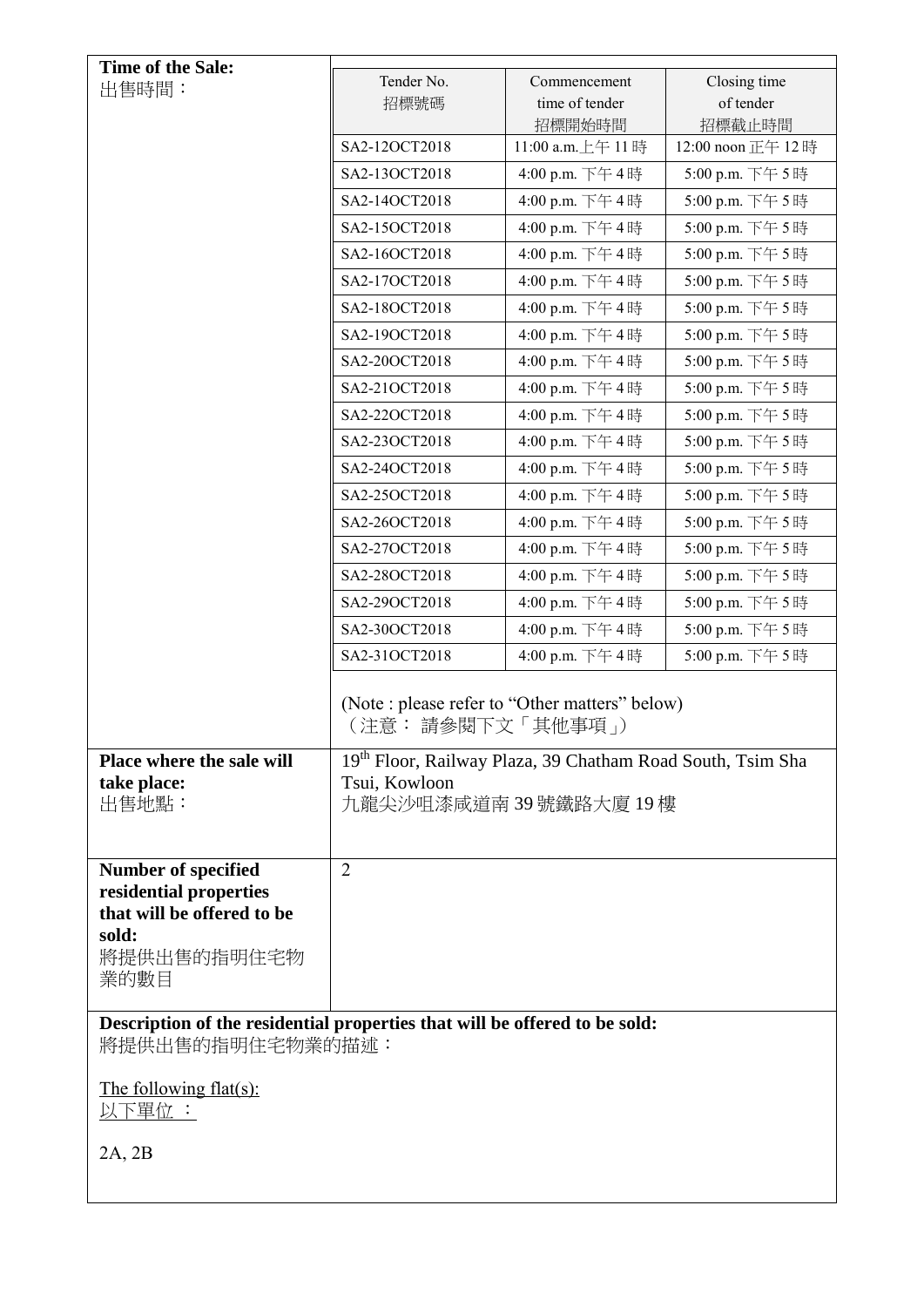**The method to be used to determine the order of priority in which each of the persons interested in purchasing any of the specified residential properties may select the residential property that the person wishes to purchase:** 

將會使用何種方法,決定有意購買該等指明住宅物業的每名人士可揀選其意欲購買的住宅 物業的優先次序:

Subject to other matters, sale by tender - see details and particulars in the tender notices. Details and particulars in the tender notices under different Tender No. are different.

受制於其他事項,以招標方式出售 - 請參閱指明住宅物業的招標公告的細節和詳情。不同 招標號碼下招標公告的細節和詳情會有不同。

During the following periods, the tender notices and other relevant tender documents of the specified residential properties will be made available for collection free of charge at 19/F, Railway Plaza, 39 Chatham Road South, Tsim Sha Tsui, Kowloon:-

於以下時段,招標公告及其他有關招標文件可於九龍尖沙咀漆咸道南39號鐵路大廈19樓免 費領取:

| Tender No.<br>招標號碼 | Specified residential properties that will<br>be offered to be sold<br>將提供出售的指明住宅物業的數目                 | Tender notice and other relevant tender<br>documents will be made available for<br>collection during the following periods<br>於以下時段,招標公告及<br>其他相關招標文件可供領取<br>Time<br>Date |                                           |
|--------------------|--------------------------------------------------------------------------------------------------------|---------------------------------------------------------------------------------------------------------------------------------------------------------------------------|-------------------------------------------|
|                    |                                                                                                        | (Day/Month/Year)<br>日期(日/月/年)                                                                                                                                             | 時間                                        |
| SA2-12OCT2018      | All the specified residential properties set<br>out in the Sales Arrangements<br>所有於銷售安排中列出的指明住宅物<br>業 | 11/10/2018                                                                                                                                                                | 4:00p.m. to 5:00p.m.<br>下午4時至下午5時         |
|                    |                                                                                                        | 12/10/2018                                                                                                                                                                | 11:00a.m. to 12:00<br>noon<br>上午11時至正午12時 |
| SA2-13OCT2018      | All the available and remaining<br>specified properties<br>所有可供出售及餘下的指明住宅物業                            | 13/10/2018                                                                                                                                                                | 2:00p.m. to 5:00p.m.<br>下午2時至下午5時         |
| SA2-14OCT2018      | All the available and remaining<br>specified properties<br>所有可供出售及餘下的指明住宅物業                            | 14/10/2018                                                                                                                                                                | 2:00p.m. to 5:00p.m.<br>下午2時至下午5時         |
| SA2-15OCT2018      | All the available and remaining<br>specified properties<br>所有可供出售及餘下的指明住宅物業                            | 15/10/2018                                                                                                                                                                | $2:00p.m.$ to $5:00p.m.$<br>下午2時至下午5時     |
| SA2-16OCT2018      | All the available and remaining<br>specified properties<br>所有可供出售及餘下的指明住宅物業                            | 16/10/2018                                                                                                                                                                | 2:00p.m. to 5:00p.m.<br>下午2時至下午5時         |
| SA2-17OCT2018      | All the available and remaining<br>specified properties<br>所有可供出售及餘下的指明住宅物業                            | 17/10/2018                                                                                                                                                                | 2:00p.m. to 5:00p.m.<br>下午2時至下午5時         |
| SA2-18OCT2018      | All the available and remaining<br>specified properties<br>所有可供出售及餘下的指明住宅物業                            | 18/10/2018                                                                                                                                                                | 2:00p.m. to 5:00p.m.<br>下午2時至下午5時         |
| SA2-19OCT2018      | All the available and remaining<br>specified properties<br>所有可供出售及餘下的指明住宅物業                            | 19/10/2018                                                                                                                                                                | 2:00p.m. to 5:00p.m.<br>下午2時至下午5時         |
| SA2-20OCT2018      | All the available and remaining<br>specified properties<br>所有可供出售及餘下的指明住宅物業                            | 20/10/2018                                                                                                                                                                | 2:00p.m. to 5:00p.m.<br>下午2時至下午5時         |
| SA2-21OCT2018      | All the available and remaining<br>specified properties<br>所有可供出售及餘下的指明住宅物業                            | 21/10/2018                                                                                                                                                                | 2:00p.m. to 5:00p.m.<br>下午2時至下午5時         |
| SA2-22OCT2018      | All the available and remaining<br>specified properties                                                | 22/10/2018                                                                                                                                                                | 2:00p.m. to 5:00p.m.<br>下午2時至下午5時         |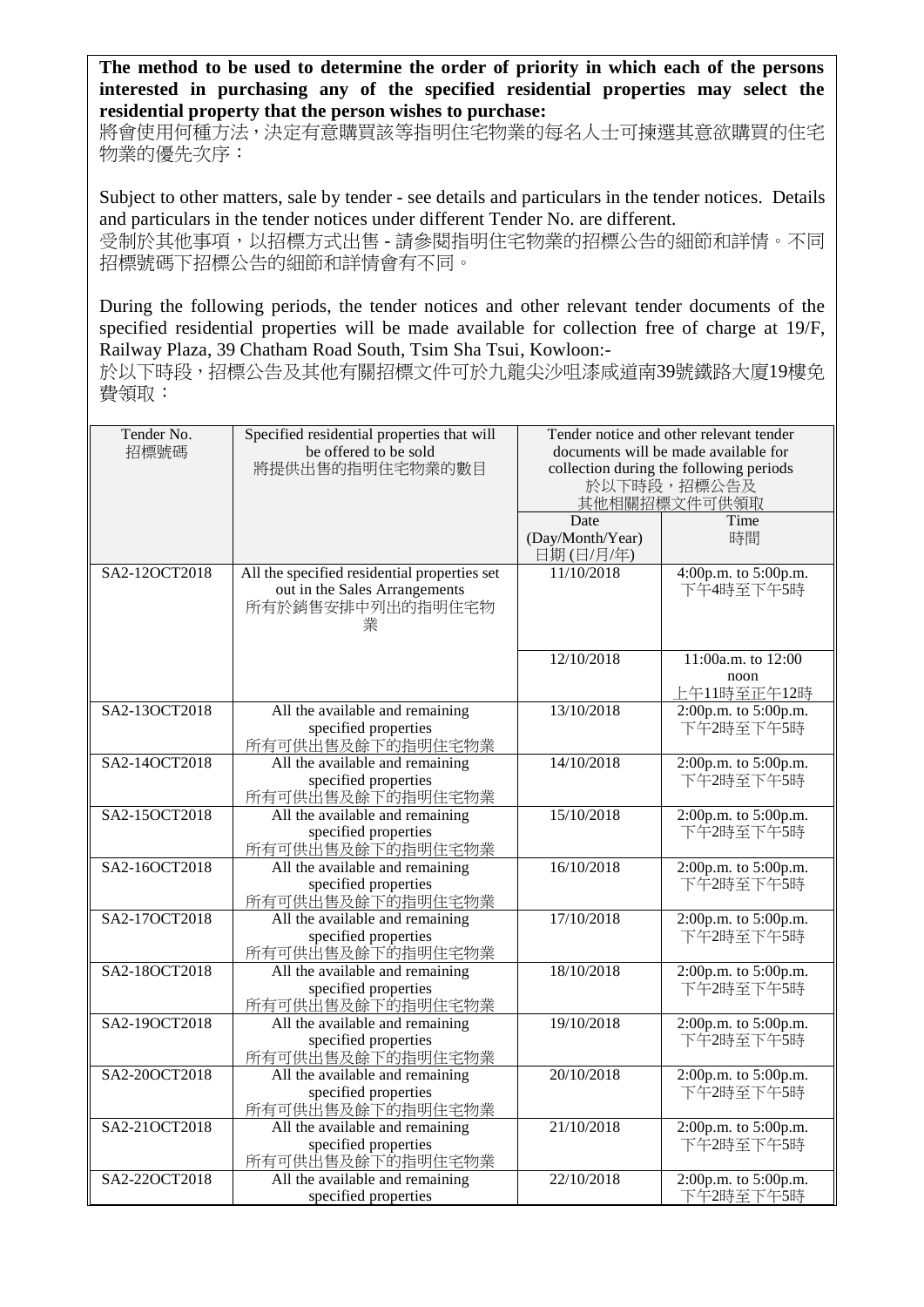|               | 所有可供出售及餘下的指明住宅物業                |            |                      |
|---------------|---------------------------------|------------|----------------------|
| SA2-23OCT2018 | All the available and remaining | 23/10/2018 | 2:00p.m. to 5:00p.m. |
|               | specified properties            |            | 下午2時至下午5時            |
|               | 所有可供出售及餘下的指明住宅物業                |            |                      |
| SA2-24OCT2018 | All the available and remaining | 24/10/2018 | 2:00p.m. to 5:00p.m. |
|               | specified properties            |            | 下午2時至下午5時            |
|               | 所有可供出售及餘下的指明住宅物業                |            |                      |
| SA2-25OCT2018 | All the available and remaining | 25/10/2018 | 2:00p.m. to 5:00p.m. |
|               | specified properties            |            | 下午2時至下午5時            |
|               | 所有可供出售及餘下的指明住宅物業                |            |                      |
| SA2-26OCT2018 | All the available and remaining | 26/10/2018 | 2:00p.m. to 5:00p.m. |
|               | specified properties            |            | 下午2時至下午5時            |
|               | 所有可供出售及餘下的指明住宅物業                |            |                      |
| SA2-27OCT2018 | All the available and remaining | 27/10/2018 | 2:00p.m. to 5:00p.m. |
|               | specified properties            |            | 下午2時至下午5時            |
|               | 所有可供出售及餘下的指明住宅物業                |            |                      |
| SA2-28OCT2018 | All the available and remaining | 28/10/2018 | 2:00p.m. to 5:00p.m. |
|               | specified properties            |            | 下午2時至下午5時            |
|               | 所有可供出售及餘下的指明住宅物業                |            |                      |
| SA2-29OCT2018 | All the available and remaining | 29/10/2018 | 2:00p.m. to 5:00p.m. |
|               | specified properties            |            | 下午2時至下午5時            |
|               | 所有可供出售及餘下的指明住宅物業                |            |                      |
| SA2-30OCT2018 | All the available and remaining | 30/10/2018 | 2:00p.m. to 5:00p.m. |
|               | specified properties            |            | 下午2時至下午5時            |
|               | 所有可供出售及餘下的指明住宅物業                |            |                      |
| SA2-31OCT2018 | All the available and remaining | 31/10/2018 | 2:00p.m. to 5:00p.m. |
|               | specified properties            |            | 下午2時至下午5時            |
|               | 所有可供出售及餘下的指明住宅物業                |            |                      |

**The method to be used, where 2 or more persons are interested in purchasing a particular specified residential property, to determine the order of priority in which each of those persons may proceed with the purchase:**

在有兩人或多於兩人有意購買同一個指明住宅物業的情況下,將會使用何種方法決定每名 該等人士可購買該物業的優先次序:

Please refer to the above method. 請參照上述方法。

## **Other matters:**

其他事項:

(a) The Vendor does not undertake and is under no obligation to review, consider or accept the highest offer or any offer at all for the purchase of any specified residential property. The Vendor has the absolute right to withdraw from the sale of any specified residential property at any time before the acceptance of any offer. The Vendor has the absolute right to change the closing date and/or time of the tender from time to time by amending the Sales Arrangements.

賣方並不承諾亦無責任閱覽、考慮或接受認購任何指明住宅物業最高出價之要約或任 何要約。賣方有絕對權利於接受任何要約前於任何時間撤回出售任何指明住宅物業。 賣方有絕對權利透過修改銷售安排不時更改招標截止日期及/或時間。

(b) Persons interested in submitting tenders of the specified residential properties are reminded to read the latest register of transactions of the Development so as to ascertain whether a particular specified residential property is still available for tender. A specified residential property will become unavailable for tender once the Vendor accepts a tender after the close of a previous tender exercise of that specified residential property (whether under this Sales Arrangements or any other Sales Arrangements). Please note also that the register of transactions of the Development may not be updated immediately after the Vendor accepts a tender.